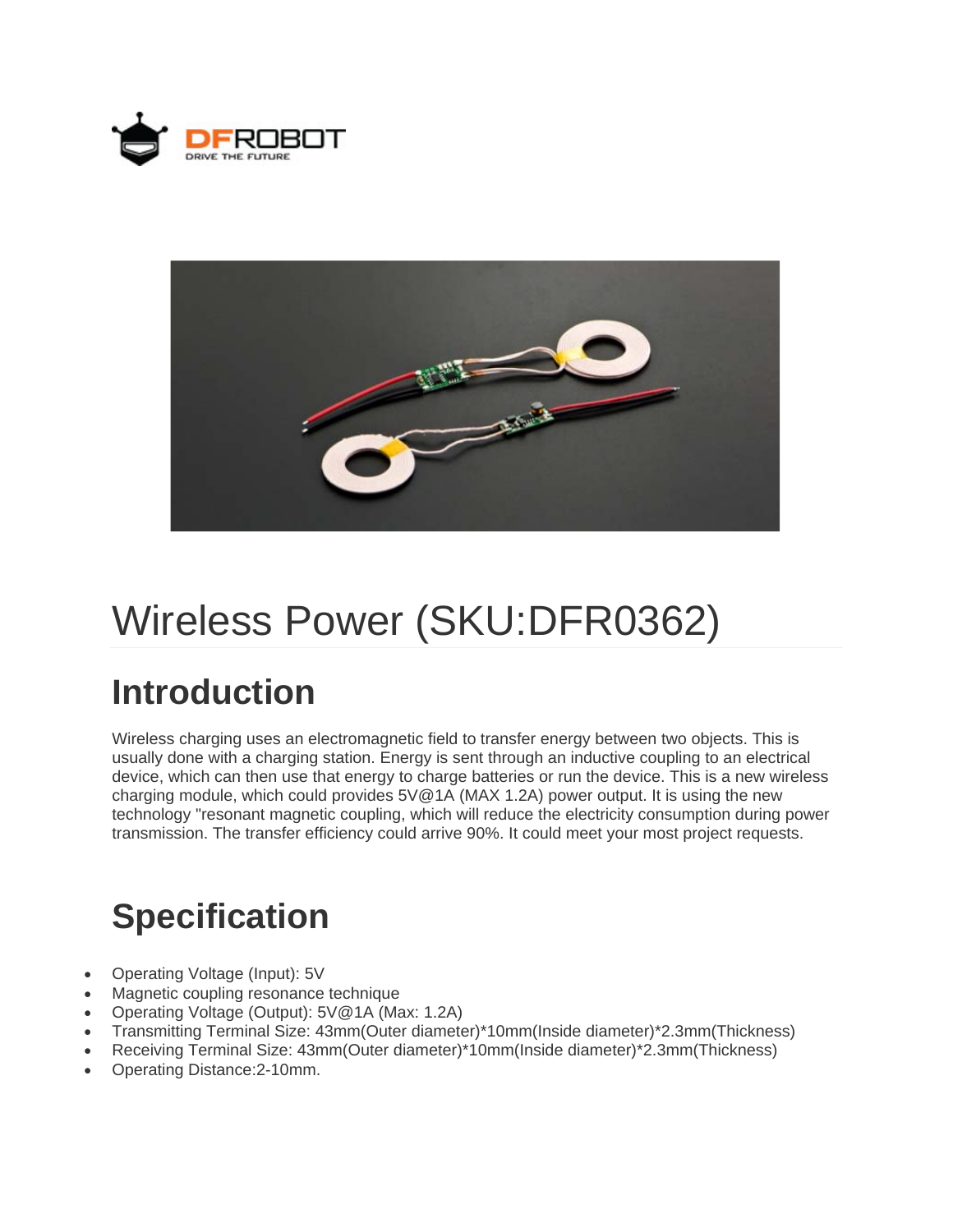## **Connection Diagram**



#### **Simple Code**

```
/******** start code ********/ 
/* Sweep 
 by BARRAGAN <http://barraganstudio.com> 
 This example code is in the public domain. 
 modified 8 Nov 2013 
 by Scott Fitzgerald 
 http://arduino.cc/en/Tutorial/Sweep 
*/ 
#include <Servo.h>
```